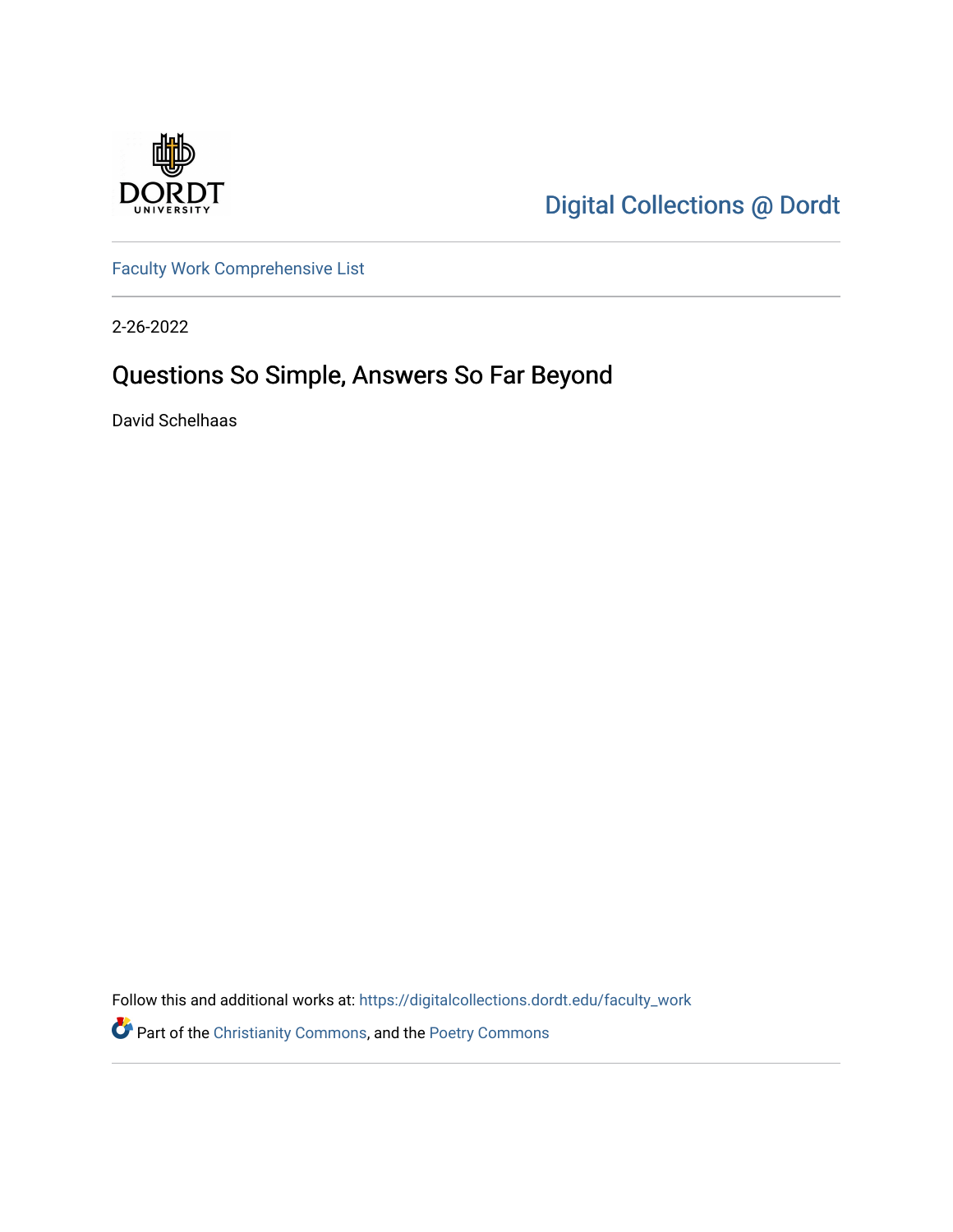### Questions So Simple, Answers So Far Beyond

#### Keywords

questions and answers, poems, Hank Hudepohl, stars

#### Disciplines

Christianity | Poetry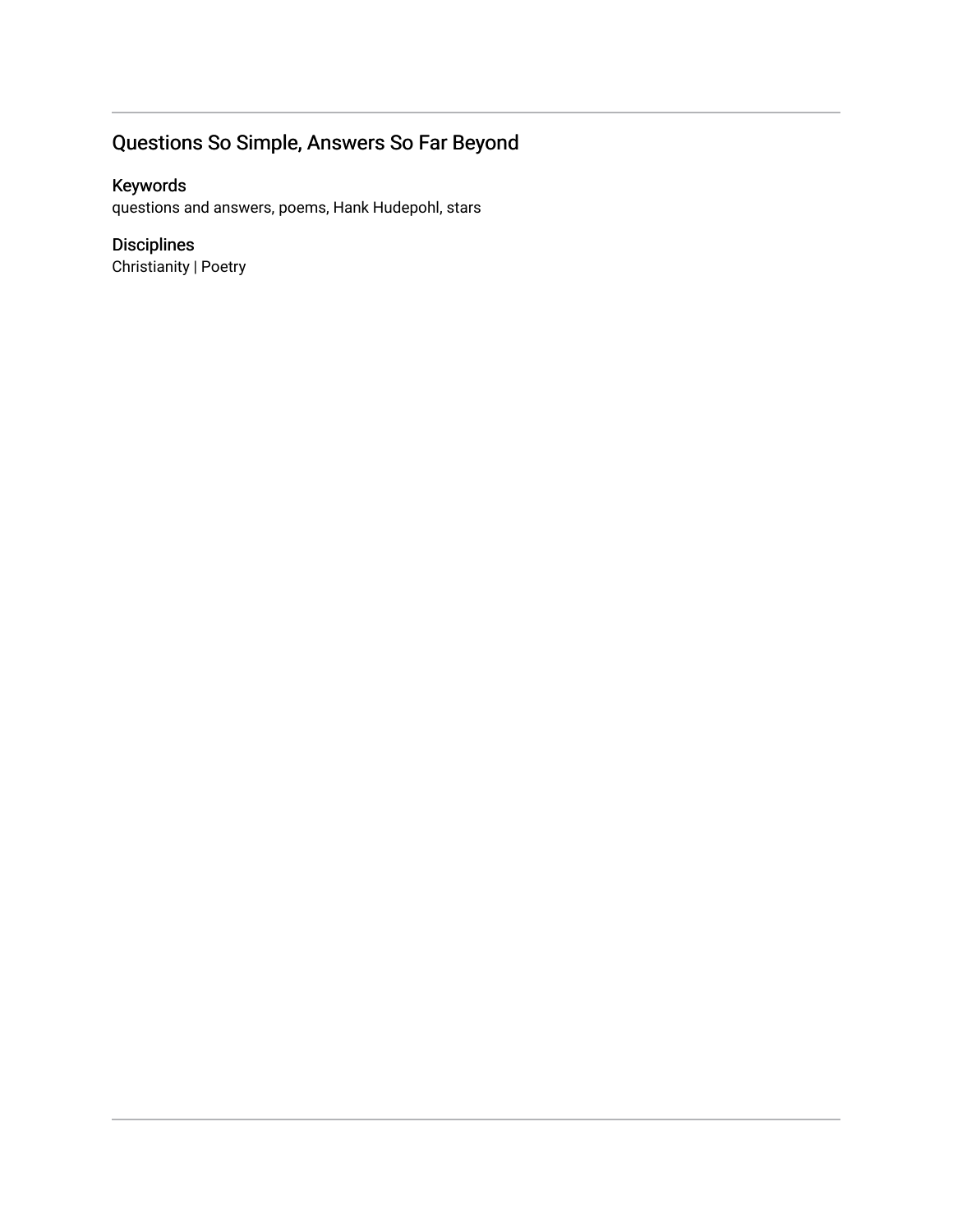# **Questions so simple, answers so far beyond**

David Schelhaas

Feb 26, 2022 (Updated Mar 6, 2022)

I like poetry. I write poems and I read poems. Every day I get a poem in my e-mail from the Writer's Almanac, an organization that had its beginnings with Garrison Keillor and his radio show "The Prairie Home Companion."

Hank Hudepohl was today's poet. I've never heard of him but his name sounds like he should be a blacksmith or a country music singer. (Shouldn't poets have names like Henry Wadsworth Longfellow?) But I loved his poem.

Hank's poem hit me right where I like to be hit, in the softest part of my heart where nostalgia and sweet memories reside. In his poem, "The Heavens," he is standing next to his picnic table while his two young daughters are standing on the table and he has an arm around each. They are leaning back into him "like two armfuls of warm laundry" — watching for the Pleiades meteor shower. In my mind they immediately became my two daughters 40-plus years ago.

As you might expect, the meteor shower never shows up but the questions do, and they are the questions your and my daughters (and sons) asked us: "What do stars look like up close? Where does the sky begin? How long does it take to get there?" Innocent, profound, utterly unanswerable questions.

If, like me, you have a sentimental streak and look back on those days when your kids were young and thought you, their parent, was an all-knowing sage, then you would love Hank Hudepohl's poem. I remember a night, actually 4 o'clock in the morning, when my children's mother roused us from our beds to drive to some high point 12 miles away to catch a glimpse of some comet — Ahman Hotep or something else that sounded like the name of an Egyptian mummy. Of course, we did not spot it but it was an adventure. And a 6 a.m. breakfast at Denny's provided adequate compensation for our restaurant-deprived kids.

My wife has been a star gazer her whole life. When our kids were small she would put blankets on the grass, and the five of us would lie on our backs and gaze at the sky until late in the night. Stargazing was the stated purpose, but the real blessing as we lay under the sky with a warm